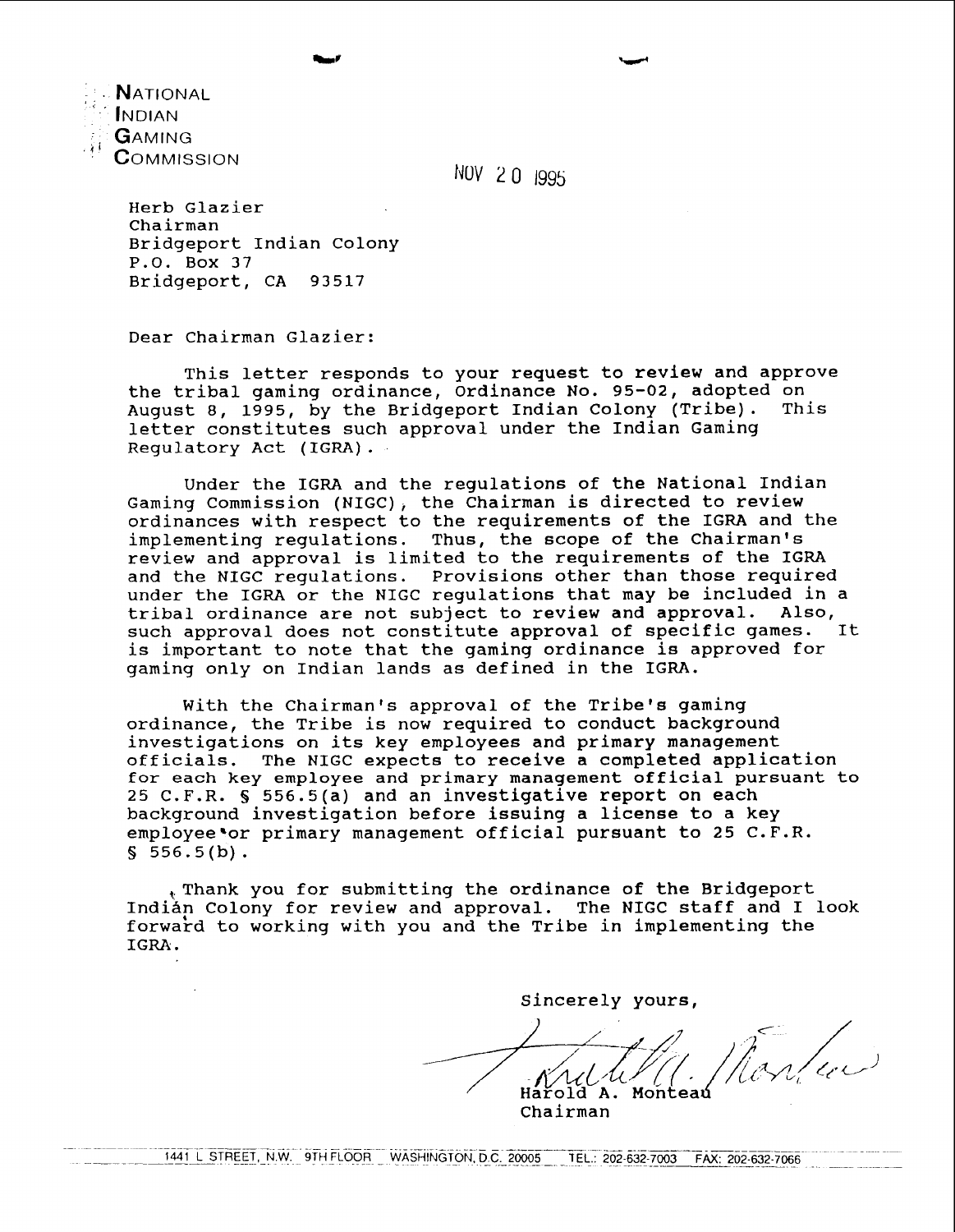

Bridgeport Indian Reservation

<sup>I</sup>**P.O.BOX 37 BRIDGEPORT. CALFORNl4 63517** 

> (619) 932-7083 FAX: (619) 932-7846

# **RESOLUTION 95-15**

# **SUBJECT: RESOLUTION APPROVJNG TRIBAL CLASS I1 GAMLNG ORDINANCE**

- **WHEREAS:** the Bridgeport Indian Colony is a federally recognized Indian Tribe (hereinafter) "the tribe"); and
- **WREREAS:** the General Council is the Tribe's governing body; and
- WHEREAS: the Tribe is engaged in various forms of Class II gaming on the Reservation and is presently negotiating a Class III tribal-state compact with the State of California; and
- **WHEREAS:** the National Indian Gaming Commission has now promulgated regulations, which contain explicit requirements concerning gaming employees licensing, background checks, and related matters; and
- **WHEREAS:** the Tribe wishes to ensure that its Class **II** gaming operations comply with these new regulations; and
- WHEREAS: the Tribe believes that the new regulations will further enhance the Tribe's capability to ensure that its Class I1 gaming operations are managed honestly and efficiently; and
- **WBEREAS:** the Tribe wishes to designate the State of California to carry out criminal history checks on key employees and primary management officials; and
- **WHEREAS:** the Tribe wishes to designate its counsel, Howard Dickstein, as its agent for service of process for official communications fiom the National Indian Gaming Commission;

**NOW THEREFORE BE IT RESOLVED** that the General council hereby enacts the Tribal Class **I1** Gaming ordinance attached hereto, and authorizes its Chairman, Herb Glazier, to execute the ordinance and submit said ordinance with all accompanying documents required to the National Indian **Gaming** Commission for review and approval.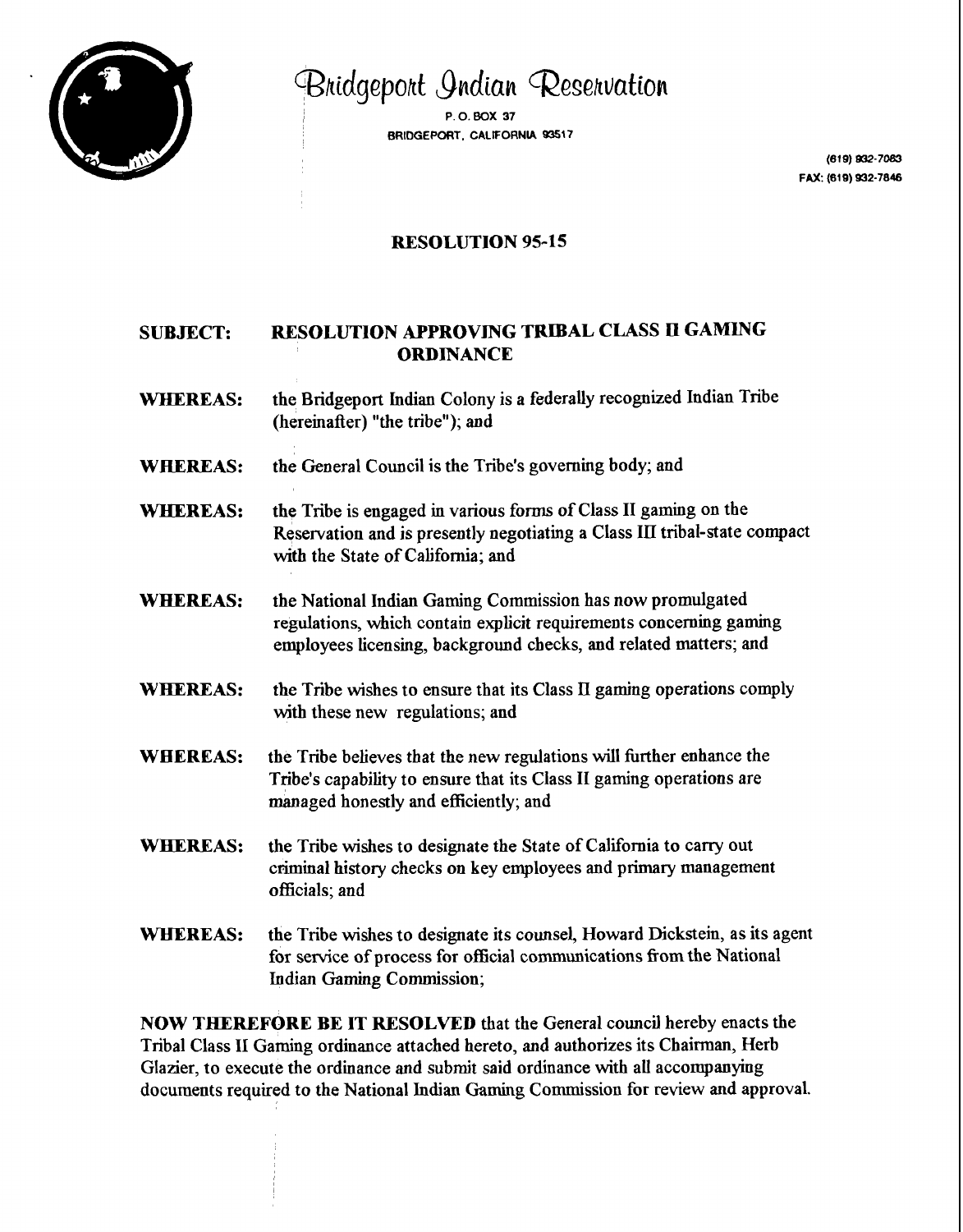# **CERTIFICATION**

The foregoing resolution was adopted by a vote of 12 for, and 0 against and 0 **abstentions, at a duly called meeting of the General Council, at which a quorum was**  present, on this 8th day of August, 1995.

 $\overline{\phantom{a}}$ 

 $\bar{1}$ 

 $\sim$ 

 $\sim$ 

 $\sim$   $\sim$ 

 $\bar{z}$ 

 $\bar{u}$ 

 $\label{eq:2} \frac{1}{2} \left( \frac{1}{2} \right)^2 \left( \frac{1}{2} \right)^2$ 

**.\A**  Herb Glazier, Chairman

 $\blacksquare$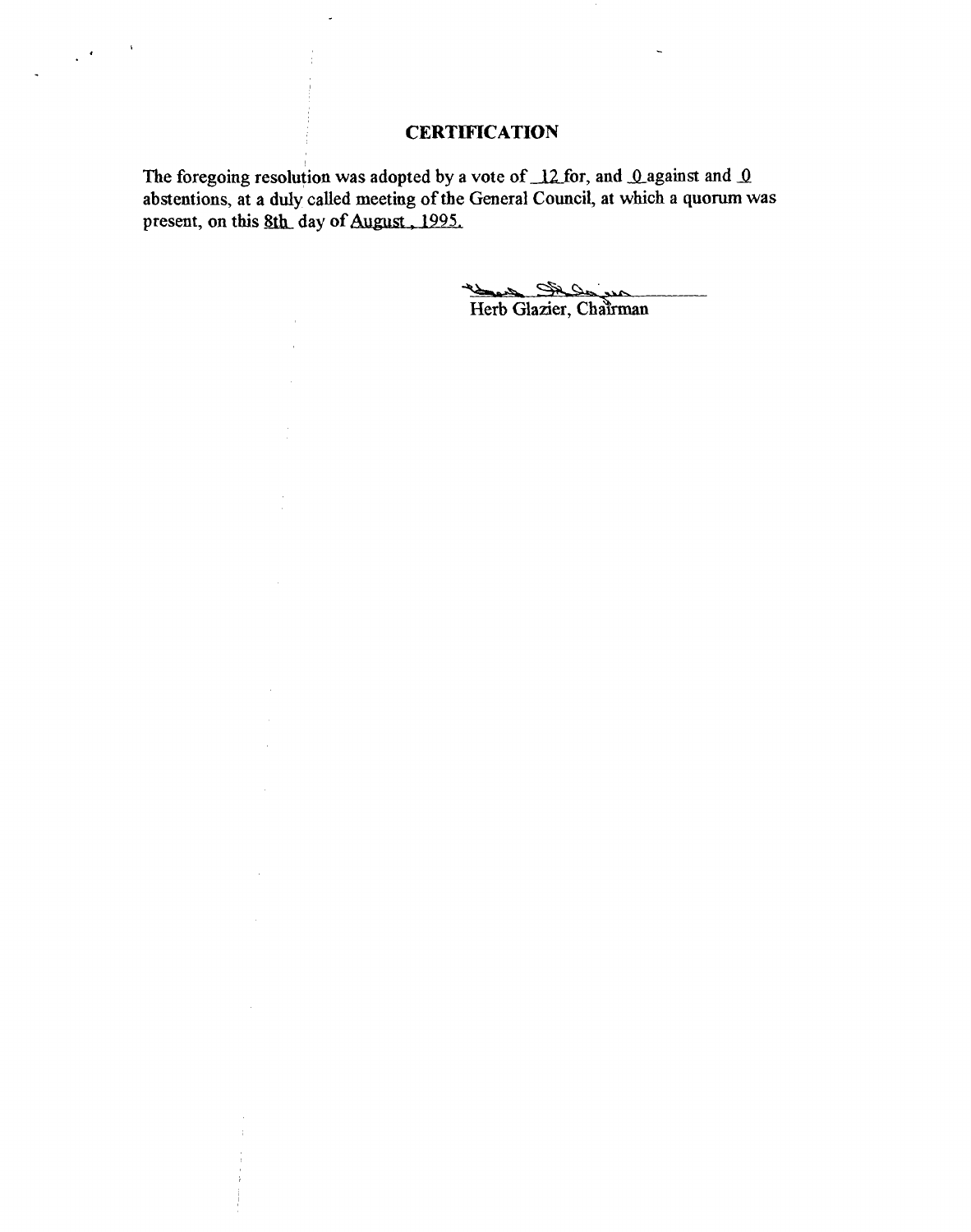### **ORDINANCE NO. 95-02**

#### **TRIBAL CLASS I1 GAMING ORDINANCE**

#### $\mathbf{I}$ . Purpose

 $\frac{1}{2}$  .

The General Council of the Bridgeport Indian Colony  $(hereinafter "Triple"), removed by the Tribe's Construction to$ enact ordinances, hereby enacts this ordinance in order to set the terms for Class I1 gaming activities on tribal lands.

#### **11. Gaminu Authorized**

All forms of Class **I1** gaming as defined in the Indian Gaming Regulatory Act, P.L. 100-447, 25 U.S.C. Section 2703 **(7)** (A) ("IGRAI1) are hereby authorized, including but not limited to bingo, pulltabs, and non-banking card games.

# **111. Ownership of Gaminq**

The Tribe shall maintain the sole propriety interest in and responsibility for the conduct of all Class **I1** gaming activities authorized by this ordinance.

### **IV. Use of Gamins Revenue**

A. Net revenues from the Tribe's share of Class I1 gaming activities authorized herein shall be used only for the following purposes: to fund tribal government operations and programs; provide for general welfare of the Tribe and its members; promote tribal economic development; donate to charitable organizations; or help fund operations of local government agencies.

B. If the Tribe elects to make per capita payments, it shall authorize such payments only upon approval of a plan submitted to the Secretary of Interior under § 2710(b) (3) of IGRA.

# **V. Audit**

An annual independent audit of all gaming activities, including all contracts for supplies, services or concessions in excess of \$25,000.00 annually, except contracts for professional legal and accounting services, shall be conducted and provided to the National Indian Gaming Commission (hereinafter "Commission") annually.

 $-1-$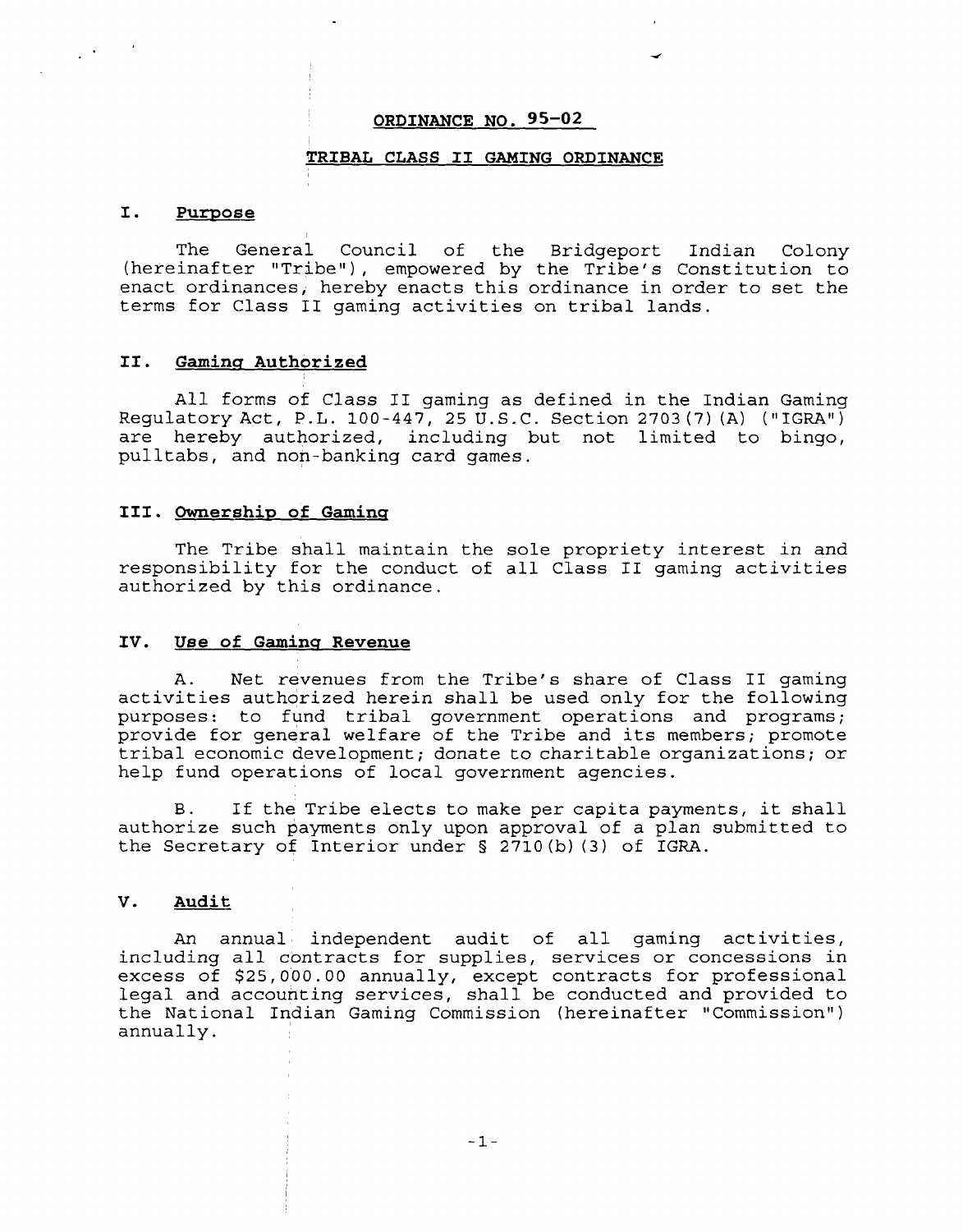# **VI. Environmental Protection**

 $\label{eq:2} \frac{1}{2}\left(\frac{1}{2}\right)^{2} \left(1-\frac{1}{2}\right)^{2}$ 

The construction, maintenance and operation of Class I1 gaming facilities and Class **I1** games shall be conducted in a manner which adequately protects the environment and the public health and safety.

### VII. Licenses for Key Employees and Primary Management Officials

The Tribe shall ensure that the policies and procedures set out in this section are implemented with respect to key employees and primary management officials employed at any Class I1 gaming enterprise operated on tribal lands:

#### Definitions  $\mathbf{A}$ .

For the purposes of this section, the following definitions apply:

1. Key employee.

 $\mathcal{L}$ 

÷.

**(a)** A person who performs one or more of the following functions:

- (1) Bingo caller;
- (2) Counting room supervisor;
- **(3)** Chief of security;
- **(4)** Custodian of gaming supplies or cash;
- (5) Floor manager;
- **(6)** Pitboss;
- (7) Dealer;
- (8) Croupier;
- Approver of credit; or  $(9)$

(10 ) Custodian of gambling devices including persons with access to cash and accounting records within such devices;

**(b)** If not otherwise included, any other person whose total cash compensation is in excess of \$50,000 per year; or

(c) If not otherwise included, the four most highly compensated persons in the gaming operation.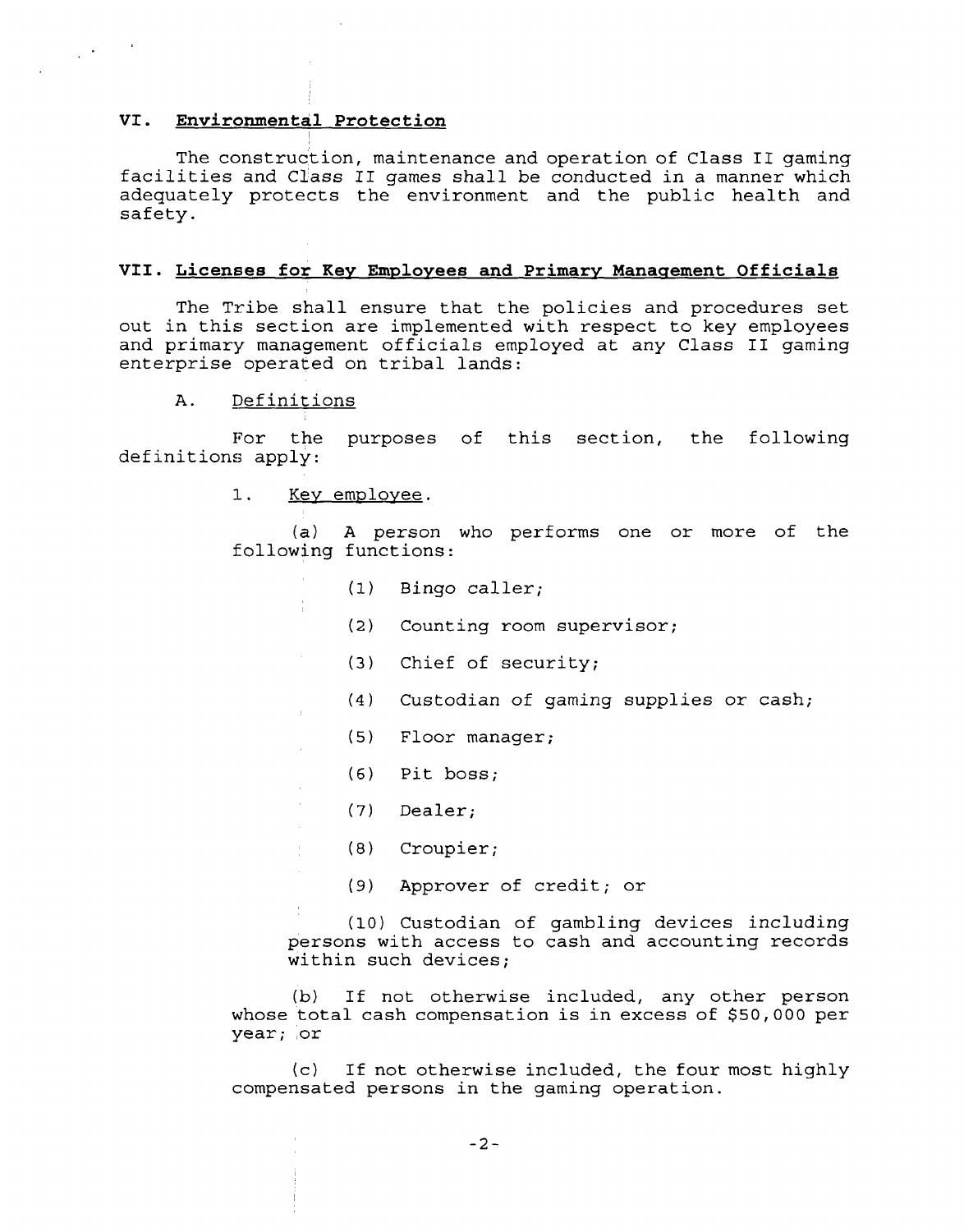#### $2.$ Primary Management Official.

(a) The person having management responsibility for a management contract;

(b) Any person who has authority:

(1) To hire and fire employees; or

(2) To set up working policy for the gaming operation; or

**(c)** The chief financial officer or other person who has financial management responsibility.

## B. Application Forms

 $\frac{1}{2} \left( \frac{1}{2} \right)^2$  ,  $\frac{1}{2} \left( \frac{1}{2} \right)^2$ 

1. The following notice shall be placed on the application form for a key employee or a primary management official before that form is filled out by an applicant:

In compliance with the Privacy Act of 1974, the following information is provided: Solicitation of the information on this form is authorized by 25 U.S.C. 2701 et seq. The purpose of the requested information is to determine the eligibility of individuals to be employed in a gaming operation. The information will be used by National Indian Gaming Commission members and staff who have need for the information in the performance of their official duties. The information may be disclosed to appropriate Federal, Tribal, State, local, or foreign law enforcement and regulatory agencies when relevant to civil, criminal or regulatory investigations or prosecutions or when pursuant to a requirement by a tribe or the National Indian Gaming Commission in connection with the hiring or firing of an employee, the issuance or revocation<br>of a gaming license, or investigations of a gaming license, or investigations activities while associated with a tribe or a gaming operation. Failure to consent to the disclosures indicated in this notice will result in a tribe's being unable to hire you in a primary management official or key employee position.

The disclosure of your Social Security Number (SSN) is voluntary. However, failure to supply a SSN may result in errors in processing your application.

2. Existing key employees and primary management officials shall be notified in writing that they shall either: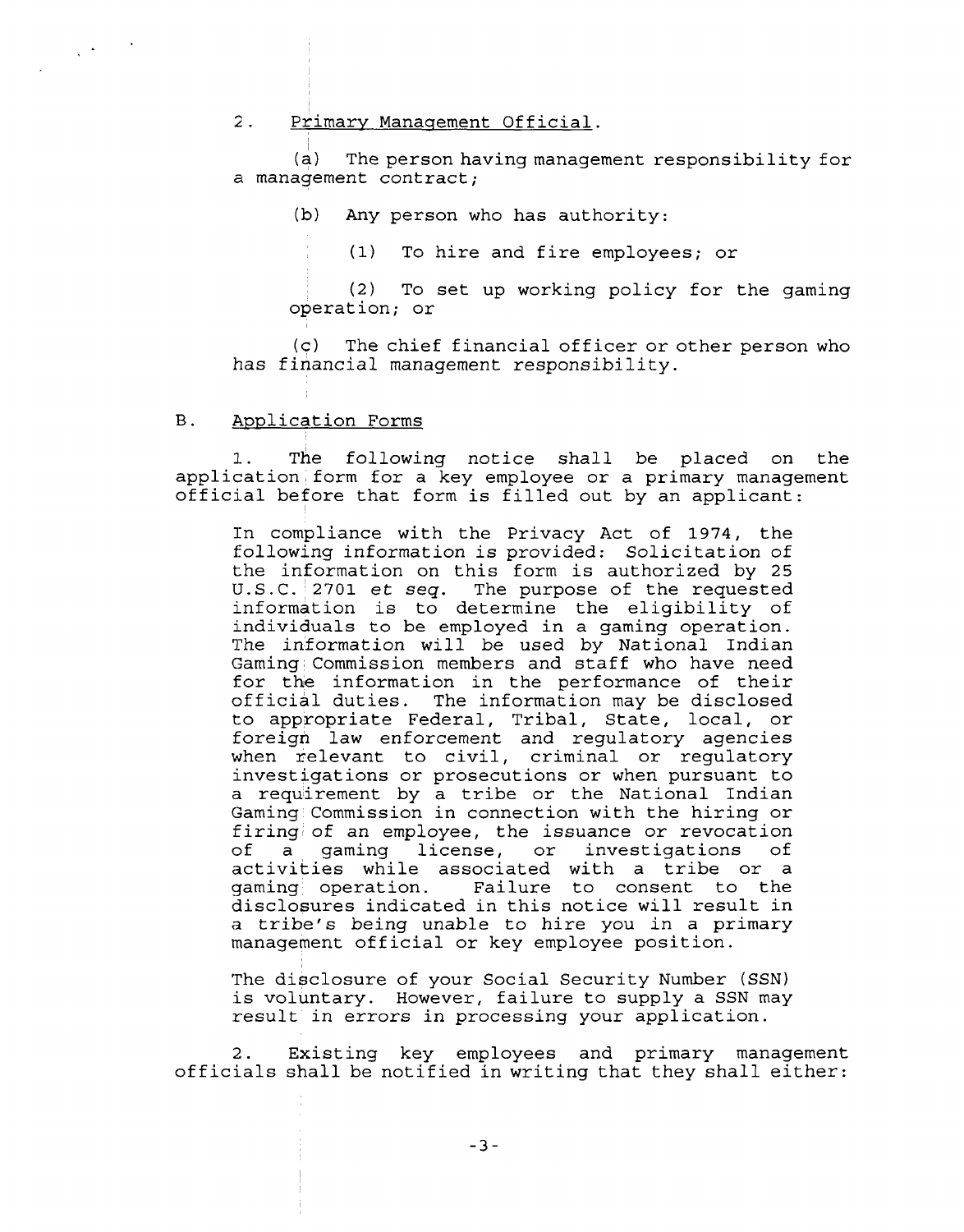- a. Complete a new application form that contains a Privacy Act notice; or
- b. Sign a statement that contains the Privacy Act notice and consent to the routine uses described in that notice.

3. The following notice shall be placed on the application form for a key employee or a primary management official before that form is filled out by an applicant:

A false statement on any part of your application may be grounds for not hiring you, or for firing<br>you after you begin work. Also, you may be you after you begin work. Also, you may be<br>punished by fine or imprisonment. (U.S. Code, punished by fine or imprisonment. title 18, section 1001.)

4. The Tribe shall notify in writing existing key employees and primary management officials that they shall either:

- a. Complete a new application form that contains a notice regarding false statements; or
- b. Sign a statement that contains the notice regarding false statements.

## C. Background Investigations

 $\label{eq:2} \frac{1}{2} \left( \frac{1}{2} \right)^2 \left( \frac{1}{2} \right)^2 \left( \frac{1}{2} \right)^2$ 

1. The Tribe shall request from each primary management official and from each key employee all of the following information:

- a. Full name, other names used (oral or written), social security number(s), birth date, place of birth, citizenship, gender, all languages (spoken or written) ;
- b. Currently and for the previous 5 years: business and employment positions held, ownership interests in those businesses, business and residence addresses, and drivers license numbers;
- c. The names and current addresses of at least three references, including reference who was acquainted with the applicant during each period of residence listed under  $\vec{p}$ aragraph (i)( $\vec{b}$ ) of this section;
- d. Current business and residence telephone numbers;
- e. A description of any existing and previous business<br>relationships with Indian tribes, including relationships with Indian tribes, ownership interests in those businesses;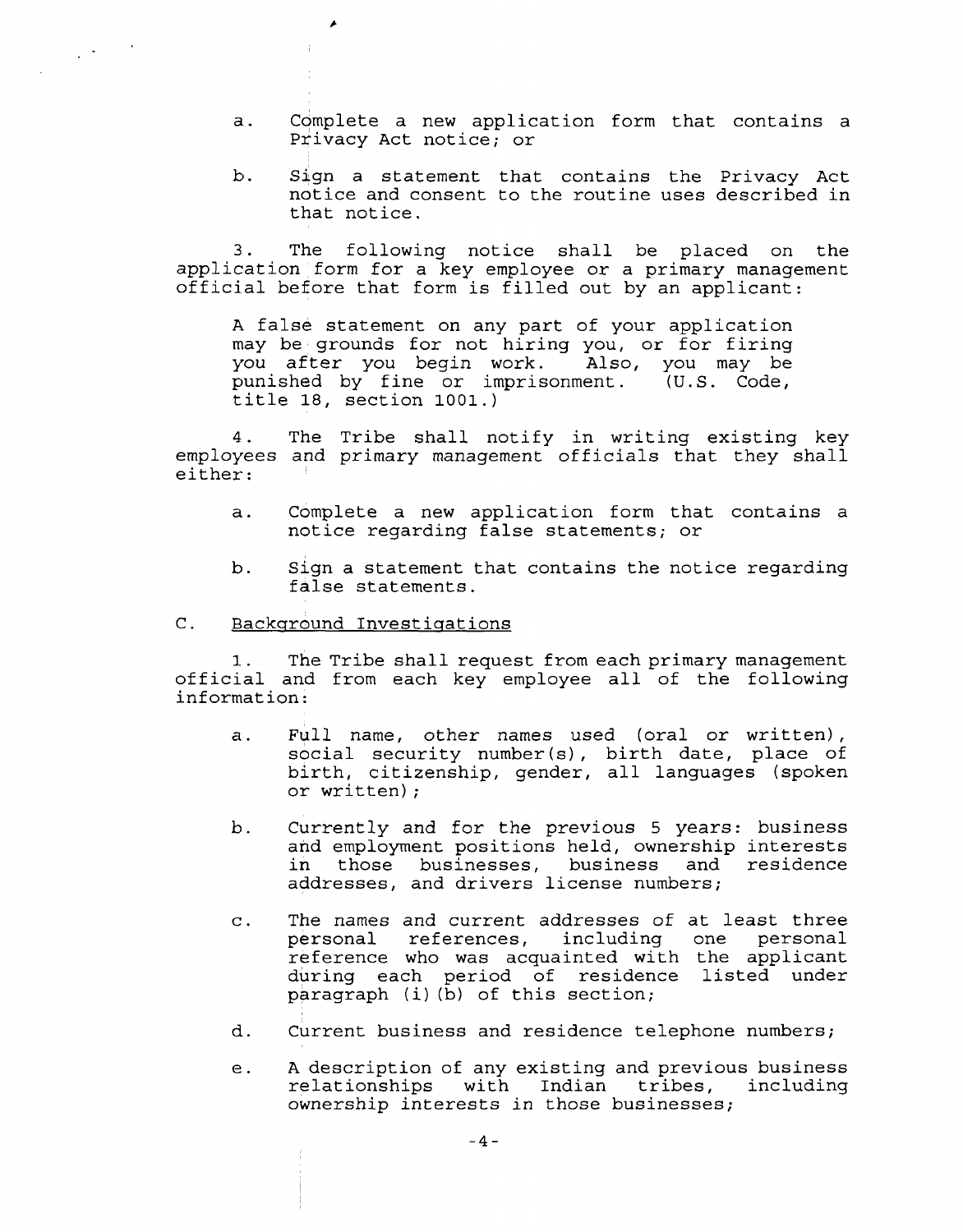- f. A description of any existing and previous business relationships with the gaming industry generally, including ownership interests in those businesses;
- g. The name and address of any licensing or regulatory<br>agency with which the person has filed an agency with which the person has filed application for a license or permit related to gaming, whether or not such license or permit was granted;
- h. For each felony for which there is an ongoing prosecution or a conviction, the charge, the name and address of the court involved, and the date and disposition if any;
- i. For each misdemeanor conviction or ongoing misdemeanor prosecution (excluding minor traffic violations) within 10 years of the date of the application, the name and address of the court involved and the date and disposition;
- j. For each criminal charge (excluding minor traffic charges), whether or not there is a conviction, if such criminal charge is within 10 years of the date of the application and is not otherwise listed pursuant to paragraphs (i) (h) and (i) (i) of this section, the criminal charge, the name and address of the court involved and the date and disposition;
- k. The name and address of any licensing or regulatory agency with which the person has filed application for an occupational license or permit, whether or not such license or permit was granted;
- A photograph;  $1.$

 $\sim 10^6$ 

- m. Any other information a tribe deems relevant; and
- n. Fingerprints consistent with procedures adopted by a tribe according to 25 C.F.R. § 522.2(h).

2. The Tribe shall conduct an investigation sufficient to make a determination under subsection (c) below. In conducting a background investigation, the Tribe shall promise to keep confidential the identity of each person interviewed in the course of the investigation.

## D. Eligibility Determination

1. The Tribal Council review a person's prior activities, criminal record, if any, and reputation, habits and associations to make a finding concerning the eligibility of a key employee or a primary management official for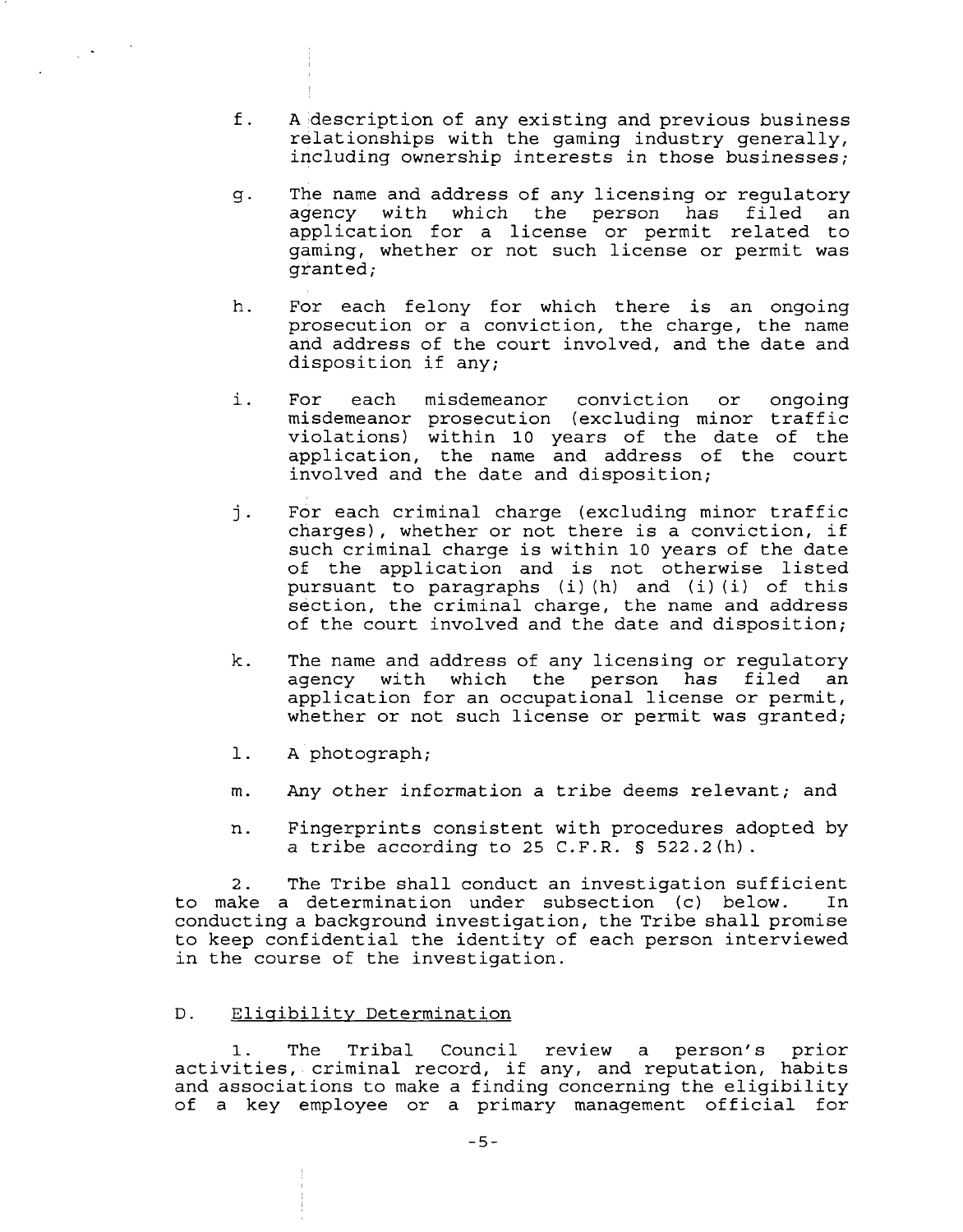employment in a gaming operation. If the Tribal Council determines that employment of the person poses a threat to the public interest or to the effective regulation of gaming, or creates or enhances dangers of unsuitable, unfair, or illegal practices and methods and activities in the conduct of gaming, a tribal gaming operation shall not employ that person in a key employee or primary management official position.

2. The Tribe's gaming operation shall not employ in a key employee or primary management official position a person who has supplied materially false or misleading information with respect to the required information for that person's background investigation under subsection B above.

# E. Procedures for Forwarding Applications and Reports for Key Employees and Primary Management Officials to the Commission

1. When a key employee or primary management official begins work, the Tribe shall forward to the Commission a completed application for employment background investigation and determination referred to in subsections A, B, C and D of this section.

2. Upon completion, the Tribe shall forward the report referred to in subsection F of this section to the Commission within 60 days after an employee begins work or within 60 days of the Chairman's approval of this ordinance.

**3.** The gaming operation shall not employ a key employee or primary management official who does not have a license after 90 days.

## F. Report to Commission

 $\frac{1}{2} \sum_{i=1}^n \frac{1}{2} \sum_{j=1}^n \frac{1}{2} \sum_{j=1}^n \frac{1}{2} \sum_{j=1}^n \frac{1}{2} \sum_{j=1}^n \frac{1}{2} \sum_{j=1}^n \frac{1}{2} \sum_{j=1}^n \frac{1}{2} \sum_{j=1}^n \frac{1}{2} \sum_{j=1}^n \frac{1}{2} \sum_{j=1}^n \frac{1}{2} \sum_{j=1}^n \frac{1}{2} \sum_{j=1}^n \frac{1}{2} \sum_{j=1}^n \frac{1}{2} \sum_{j=$ 

1. pursuant to the procedures set out in subsection E of this section, the Tribe shall prepare and forward to the Commission an investigative report on each background<br>investigation. An investigative report shall include all of An investigative report shall include all of the following:

- a. Steps taken in conducting a background investigation;
- b. Results obtained;
- c. Conclusions reached; and
- d. The bases for those conclusions.

The Tribe shall include in its report a copy of the eligibility determination made under section D of this section.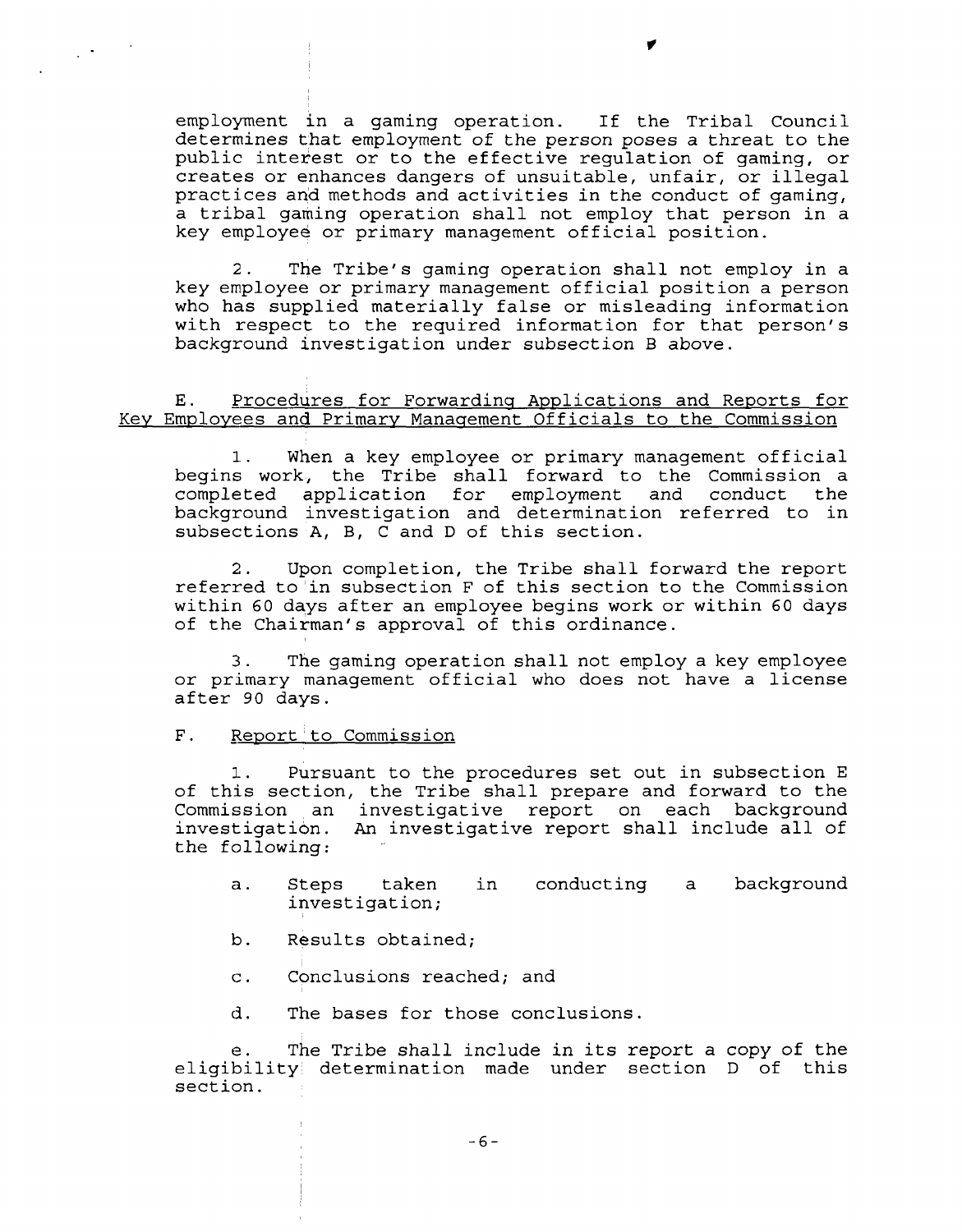- 2. **I£** a license is not issued to an applicant:
- a. The Tribe shall notify the Commission; and
- b. Forward copies of its eligibility determination and investigative report (if any) to the Commission for inclusion in the Indian Gaming Individuals Records System.

3. The Tribe shall retain applications for employment and reports (if any) of background investigations for inspection by the Chairman of the Commission or his or her designee for no less than three (3) years from the date of termination of employment.

#### G. Granting a Gaming License

 $\frac{1}{2} \sum_{i=1}^n \frac{1}{2} \sum_{j=1}^n \frac{1}{2} \sum_{j=1}^n \frac{1}{2} \sum_{j=1}^n \frac{1}{2} \sum_{j=1}^n \frac{1}{2} \sum_{j=1}^n \frac{1}{2} \sum_{j=1}^n \frac{1}{2} \sum_{j=1}^n \frac{1}{2} \sum_{j=1}^n \frac{1}{2} \sum_{j=1}^n \frac{1}{2} \sum_{j=1}^n \frac{1}{2} \sum_{j=1}^n \frac{1}{2} \sum_{j=1}^n \frac{1}{2} \sum_{j=$ 

1. If, within a thirty (30) day period after the Commission receives a report, the Commission notifies the Tribe that it has no objection to the issuance of a license pursuant to a license application filed by a key employee or a primary management official for whom the tribe has provided an application and investigative report to the Commission, the Tribe may go forward and issue a license to such applicant.

2. If, within the thirty (30) day period described above, the Commission provides the Tribe with a statement itemizing objections to the issuance of a license to a key employee or to a primary management official for whom the Tribe has provided an application and investigative report to the Commission, the Tribe shall reconsider the application, taking into account the objections itemized by the Commission. The Tribe shall make the final decision whether to issue a license to such applicant.

3. The thirty (30) day period described in this section may be suspended by the Commission after the Commission makes an investigative report if the Chairman requests additional information from the Tribe, until the Chairman receives the information. The Tribe shall respond to any request from the Chairman of the Commission for such additional information.

#### H. License Suspension

1. If, after the issuance of a gaming license, the Commission receives reliable information indicating that a key employee or a primary management official is not eligible for employment under subsection C above, the Commission shall notify the Tribe that issued a gaming license.

2. Upon receipt of such notification under paragraph (1) above, the Tribe shall suspend such license and shall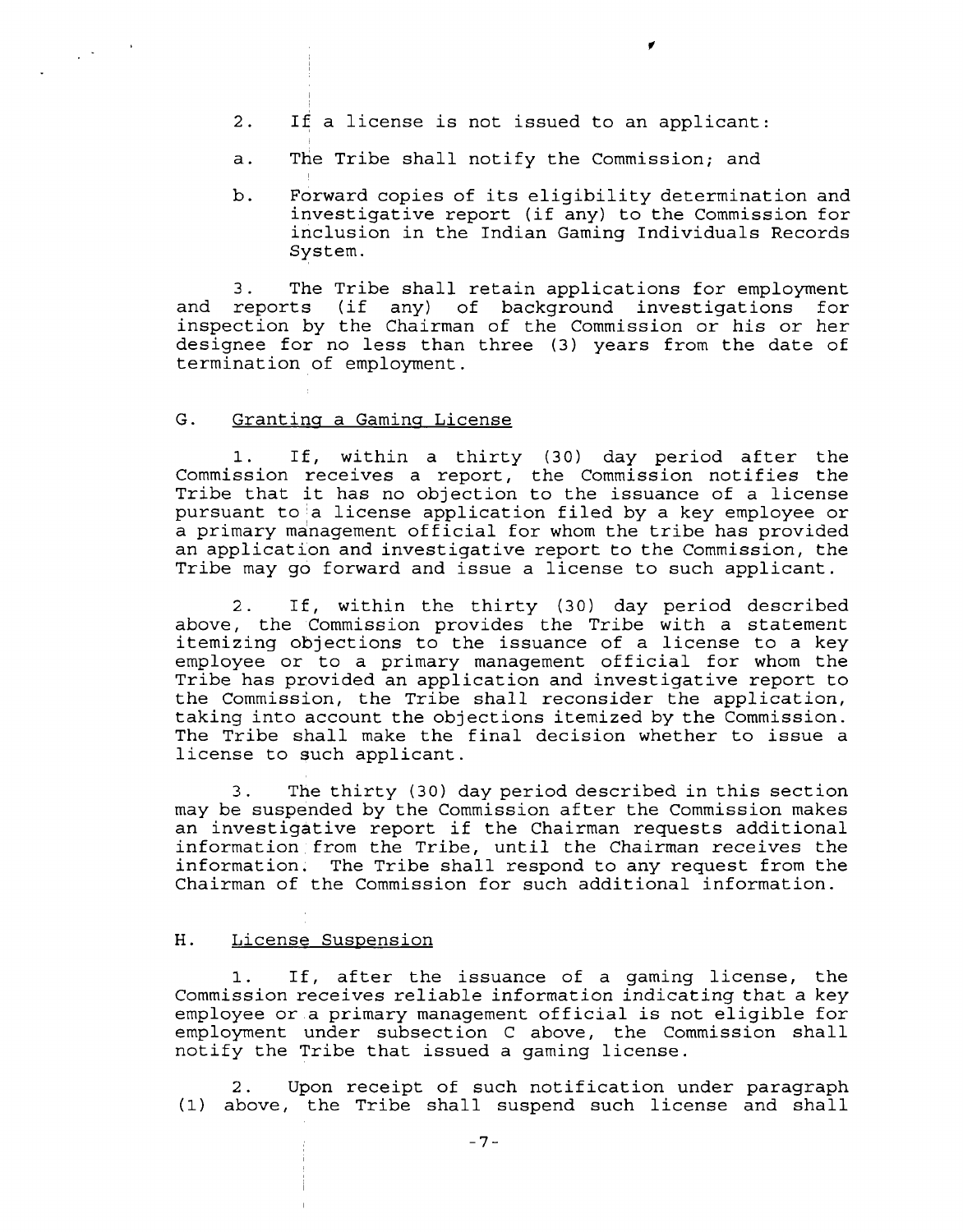notify in writing the licensee of the suspension and the proposed revocation.

3. The Tribe shall notify the licensee of a time and a place for a hearing on the proposed revocation of a license.

4. After a revocation hearing, the Tribe shall decide to revoke or to reinstate a gaming license. The Tribe shall notify the Commission of its decision.

#### **VIII.Customer Dispute Resolution Procedure**

The general manager of the tribal gaming operation shall attempt to resolve on an informal basis any customer complaints relating to payment of prizes or services and report any such resolution to the governing body of the enterprise. If the complaint cannot be resolved at the general manager level, the customer shall be informed that he/she has the right to present his or her complaint to the governing body of the gaming enterprise, whose decision shall be final.

#### IX. IGRA Compliance

 $\sim$   $^{\circ}$ 

The Tribe shall ensure enforcement of rules and regulations for all games played to ensure that they conform to the Indian Gaming Regulatory Act and that the games are honest and fair.

### **X. License Locations**

The Tribe shall issue a separate license to each place, facility or location on tribal lands where Class **I1** gaming is conducted under this ordinance.

### **XI. Repeal**

All prior gaming ordinances are hereby repealed.

#### **CERTIFICATION**

The foregoing resolution was adopted by a vote of  $12$  for, and o against and o abstentions, at a duly called meeting of the General Council, at which a quorum was present, on this **8th** day of **August** , 1995.

> en el Herb Glazier, Chairman

p:\bridgeport\classII.ord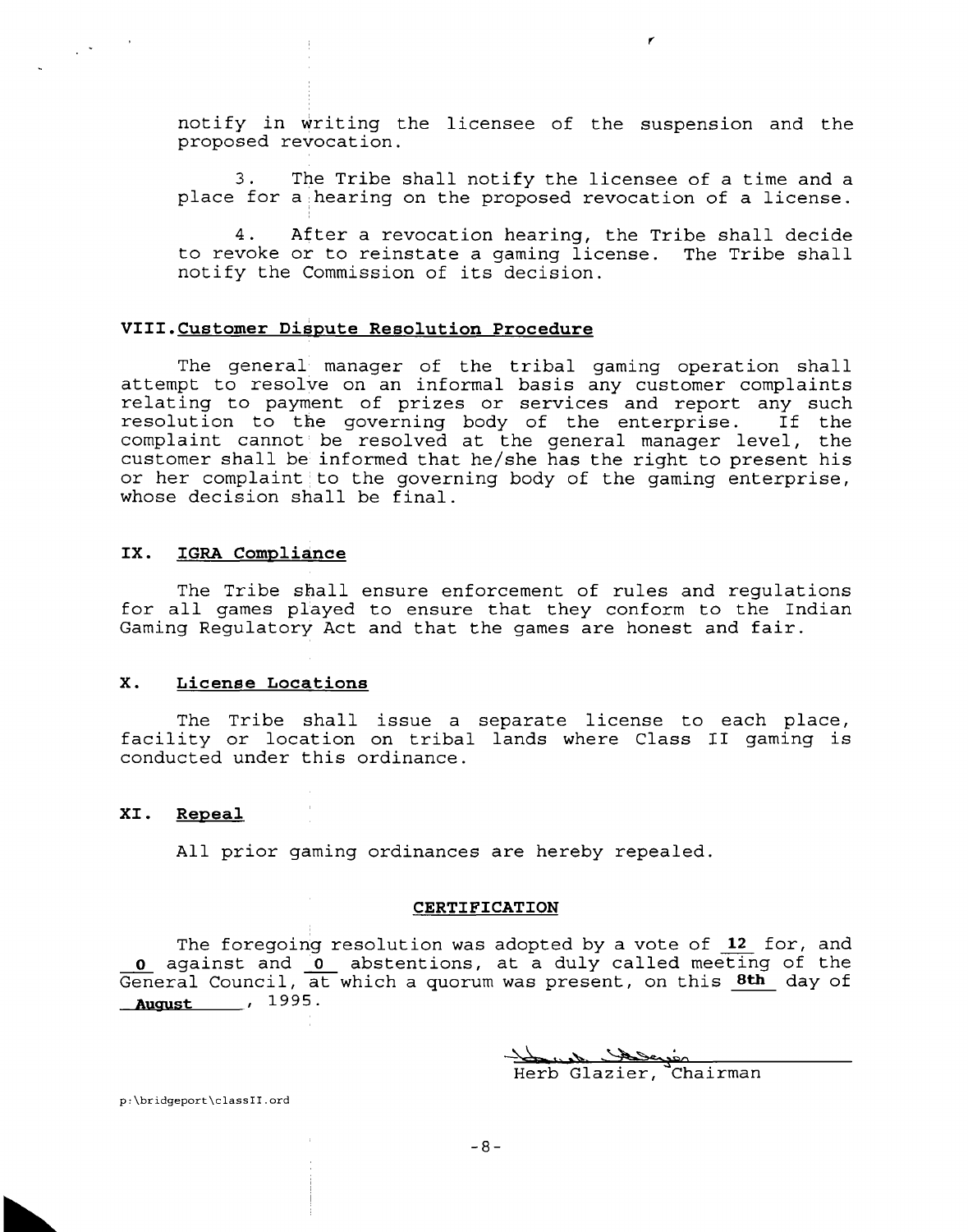#### <sup>1</sup>**BRIDGEPORT INDIAN COLONY**

 $\mathbb{R}^{4\times 1}$ 

# **PROCEDURES FOR BACKGROUND INVESTIGATIONS OF KEY EMPLOYEES AND PRIMARY MANAGEMENT OFFICIALS OF TRIBAL GAMING FACILITY**

1. Responsibility for the Investigations. The Bridgeport Indian Colony (hereinafter "the Tribe") , through the Tribe's governing body, the Tribal Council, shall be responsible for ensuring that background investigations and suitability determinations are conducted concerning all key employees and primary management officials, as defined in section 7 (a) of the Tribe's Class I1 Gaming Ordinance, of its tribal gaming facility, as required by 25 C.F.R. section 522.2(b).

2. Conduct of the Background Investigations. The Tribal Council shall retain responsibility for conducting background investigations.

3. Procedures for the Backqround Investiqations. In order to provide a basis for the Tribe to make a finding concerning the eligibility for employment in a gaming operation, said background investigations shall include:

a. Verification by written or oral communication of the information submitted by the applicant;

b. An inquiry into the applicant's prior activities, criminal record, if any, and reputation, habits and associations;

c. Interviews with a sufficient number of people such as former employers, personal references, and others with sufficient knowledge of said applicant;

 $-1-$